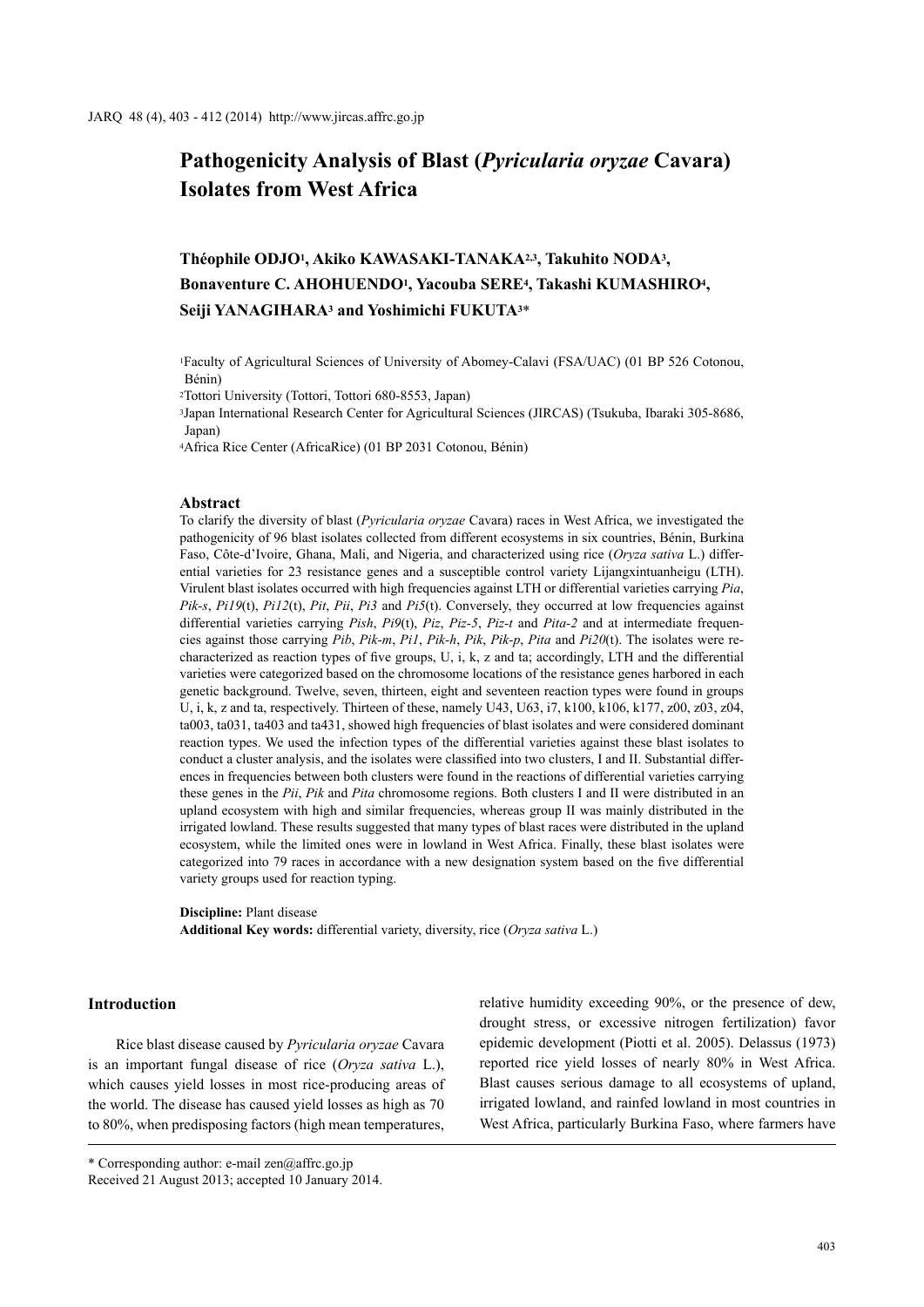intensified production using improved cultivars and fertilizers (Séré 1999). Rice blast is therefore a major constraint to increasing rice production in many countries in West Africa.

Recently, the development of resistant cultivars has been considered the most effective strategy for protecting rice crops against this disease. In West Africa, it is also the most economical and effective way of controlling rice blast, particularly in fields of resource-poor farmers (Séré 2007). Unfortunately, the causal fungus can only overcome this resistance a few years after the wide cultivation of improved cultivars. Blast races change according to the genotypes of resistance genes in the rice cultivar, and when the breakdown of such resistance appears. The relationships between virulence genes in the blast fungus and resistance genes in the rice cultivar have been explained by the gene-for-gene theory (Flor 1971, Silué 1992).

Pathogenicity studies of blast isolates have been performed in Asian countries using several differential variety (DV) sets. Noda et al. (1999) identified 12 kinds of blast race among 129 isolates collected from all over the Mekong River Delta area in Vietnam; they used 12 Japanese DVs developed for *Pia*, *Pik-s*, *Pii*, *Pik*, *Pik-m*, *Piz*, *Pita*, *Pita-2*, *Piz-t*, *Pik-p*, *Pib* and *Pit* by Yamada et al. (1976) and Kiyosawa (1981, 1984). Mekwatanakarn et al. (2000) investigated the pathogenicities of 527 blast isolates from Thailand using two kinds of set of near isogenic lines (NILs) for the resistance genes *Pi1*, *Pi1-LAC*(t), *Pi1-TTP*(t), *Piz-5*, *Pi3*, *Pi4a* and *Pi4b*(t) (*Pita*), *Pi4a-PKT*(t), *Pi4a-TTP*(t), *Pia*, *Pik-m*, *Pita*, *Pita-2*, *Pib*, *Pik-p* and *Pik* as DVs; the isolates were classified into 175 races. In Bhutan, 110 isolates were differentiated into 53 races based on the reactions of NILs for *Pi4b* (*Pita*), *Pi2* (*Piz-5*), *Pi3*, *Pi4a* (*Pita*), *Pi1*, *Pib*, *Pita-2*, *Pik-m* or *Pik-p* (Thinlay et al. 2000). In China, 792 isolates were classified into 344 races using NILs for *Pita-2*, *Pib*, *Pik*, *Pik-m*, *Pita*, *Pik-p Piz-5*, *Pi3* or *Pi1*3 (Chen et al. 2001). The pathogenicities of 119 blast isolates collected from the Philippines have been characterized using 18 Japanese DVs developed for *Pia*, *Pib*, *Pii*, *Pit*, *Pita*, *Pish*, *Piz-t*, *Pi3*, *Piz-5*, *Pik*, *Pik-h*, *Pik-m*, *Pik-p*, *Pik-s*, *Pita-2*, *Piz*, *Pi1* and *Pi20*(t) by Yamada et al. (1976) and Kiyosawa (1981, 1984); the isolates were categorized into 70 races (Telebanco-Yanoria et al. 2008). Because different numbers and kinds of DVs were used in these previous studies, the results are difficult to compare. However, the results indicate that variations in the DVs used in each study could explain the wide-ranging scope of reaction in the blast populations of Southeast Asian counties and China, and demonstrate the usefulness of DVs in pathogen analysis.

Conversely, in West Africa, pathological studies of blast fungus have been performed using Asian DVs with known resistance genes or NILs of the cultivar CO 39 developed by Mackill and Bonman (1992); these studies have focused mainly on nursery trap analysis when screening of sites for durable resistance (Séré et al. 2004, Nutsugah et al. 2008, Odjo et al. 2011). Nutsugah et al. (2008) identified 25 reaction types among 71 blast isolates from Ghana using the international DVs CO 39, M201, and Yashiro-mochi (Valent et al. 1991, Ling & Ou 1969), the resistance genes of which were unknown. Therefore, pathogenicity studies of blast isolates in West Africa have been limited, and the diversity and differentiation of blast races remain to be clarified. To develop a durable system to protect against blast fungus, we need to understand the differentiation and distribution of blast races in the first step.

Tsunematsu et al. (2000) and Kobayashi et al. (2007) developed monogenic lines as a set of international DVs for targeting 23 kinds of resistance gene. These monogenic lines were produced by introducing single resistance genes into the genetic background of a Chinese Japonica-type rice cultivar, Lijangxintuanheigu (LTH). As advanced DVs, Telebanco-Yanoria et al. (2010) bred LTH NILs targeting 11 resistance genes. These monogenic lines and LTH NILs are minimally influenced by genetic background and are the most effective materials for use as international DVs. Here, we used these monogenic lines and LTH NILs to elucidate the pathogenicity of blast isolates collected in West Africa and thus understand the diversity and differentiation of blast races in this area.

#### **Materials and Methods**

#### **Differential varieties**

To clarify the pathogenicity of blast isolates, we used the susceptible Chinese rice cultivar LTH, along with DVs in the form of 23 monogenic lines (Tsunematsu et al. 2000, Kobayashi et al. 2007) and two NILs (Telebanco-Yanoria et al. 2010) with the genetic background of LTH and targeting 23 resistance genes. The monogenic lines were IRBLsh-B for *Pish*, IRBLb-B for *Pib*, IRBLt-K59 for *Pit*, IRBLa-A for *Pia*, IRBLi-F5 for *Pii*, IRBL3-CP4 for *Pi3*, IRBL5-M for *Pi5*(t), IRBLks-F5 for *Pik-s*, IRBLkm-Ts for *Pik-m*, IRBL1- CL for *Pi1*, IRBLkp-K60 for *Pik-p*, IRBL7-M for *Pi7*(t), IR-BL9-W for *Pi9*(t), IRBLz-Fu for *Piz*, IRBLz5-CA for *Piz-5*, IRBLzt-T for *Piz-t*, IRBLta2-Pi for *Pita-2*, IRBLta2-Re for *Pita-2*, IRBL12-M for *Pi12*(t), IRBLta-K1 for *Pita*, IRBLta-CP1 for *Pita*, IRBL19-A for *Pi19*(t), and IRBL20-IR24 for *Pi20*(t) and the two LTH NILs were IRBLkh-K3[LT] for *Pik-h* and IRBLk-K[LT] for *Pik* (Fig. 1).

#### **Blast isolate collection**

Blast samples on rice plants were collected from three different ecosystems — upland, rainfed lowland, and irrigated lowland — in five countries (Bénin, Burkina-Faso, Côte-d'Ivoire, Ghana, Mali, and Nigeria) in West Africa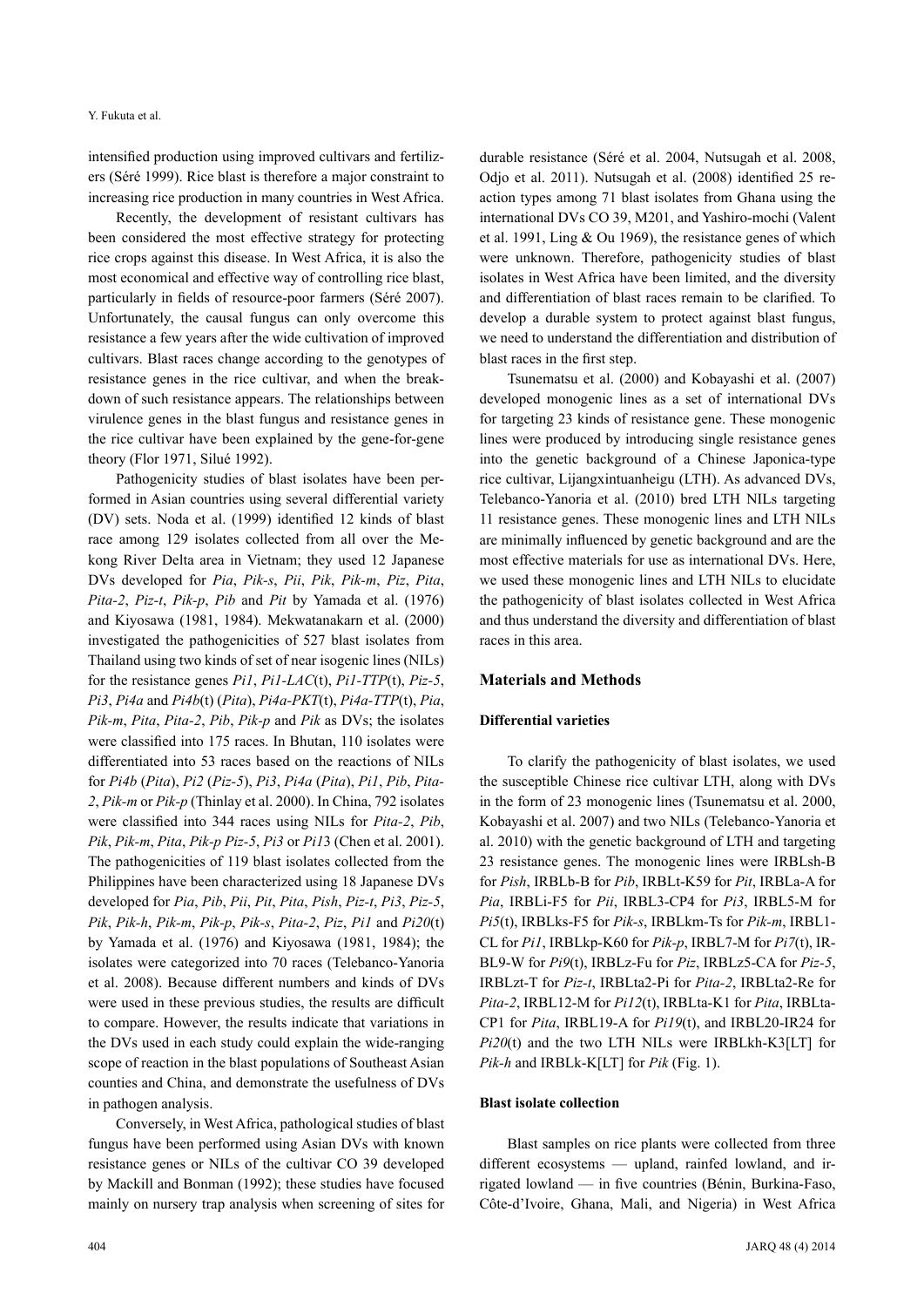

## Differential variety

## **Fig. 1. Frequencies of occurrence of virulent blast isolates from West Africa**

Cluster analysis using Ward's hierarchical clustering method was performed using data on the reaction patterns of 25 differential varieties and a susceptible variety, Lijangxintuanheigu (LTH), to blast isolates. Whole (n = 96), Cluster I (n = 36), Cluster II (n = 60)

|                      |        |              |               | No. of blast isolates $(\% )$ |         |       |              |
|----------------------|--------|--------------|---------------|-------------------------------|---------|-------|--------------|
| Ecosystem            |        |              |               | Countries                     |         |       |              |
|                      | Benin  | Burkina-Faso | Côte-d'Ivoire | Mali                          | Nigeria | Ghana | Total        |
| Upland               | 36     |              | 1.31          | 15.6                          | (0.0)   | (0.0) | 58<br>(60.4) |
| Rainfed<br>lowland   | (1.0)  | 1.0)         | (0.0)         | (0.0)                         |         | (0.0) |              |
| Irrigated<br>lowland | (0.0)  |              | (0.0)         | (24.0)                        | 70 O    |       | 34.4)        |
| Total                | (38.5) | (9.4)        |               | 38<br>(4.0)                   |         |       | 96<br>100.0  |

#### **Table 1. Blast isolates for West Africa**

(Table 1). The samples from Bénin and Côte-d'Ivoire were collected only from uplands. In Burkina Faso and Ghana, blast isolates were collected from irrigated lowlands, in Mali, from both uplands and irrigated lowlands and in Nigeria, from rainfed lowlands. A total of 96 blast isolates — 58  $(60.4\%)$  from upland, 5  $(5.2\%)$  from rainfed lowland, and 33 (34.4%) from irrigated lowland — were used to investigate pathogenicity (Table 2). Monoconidial isolation was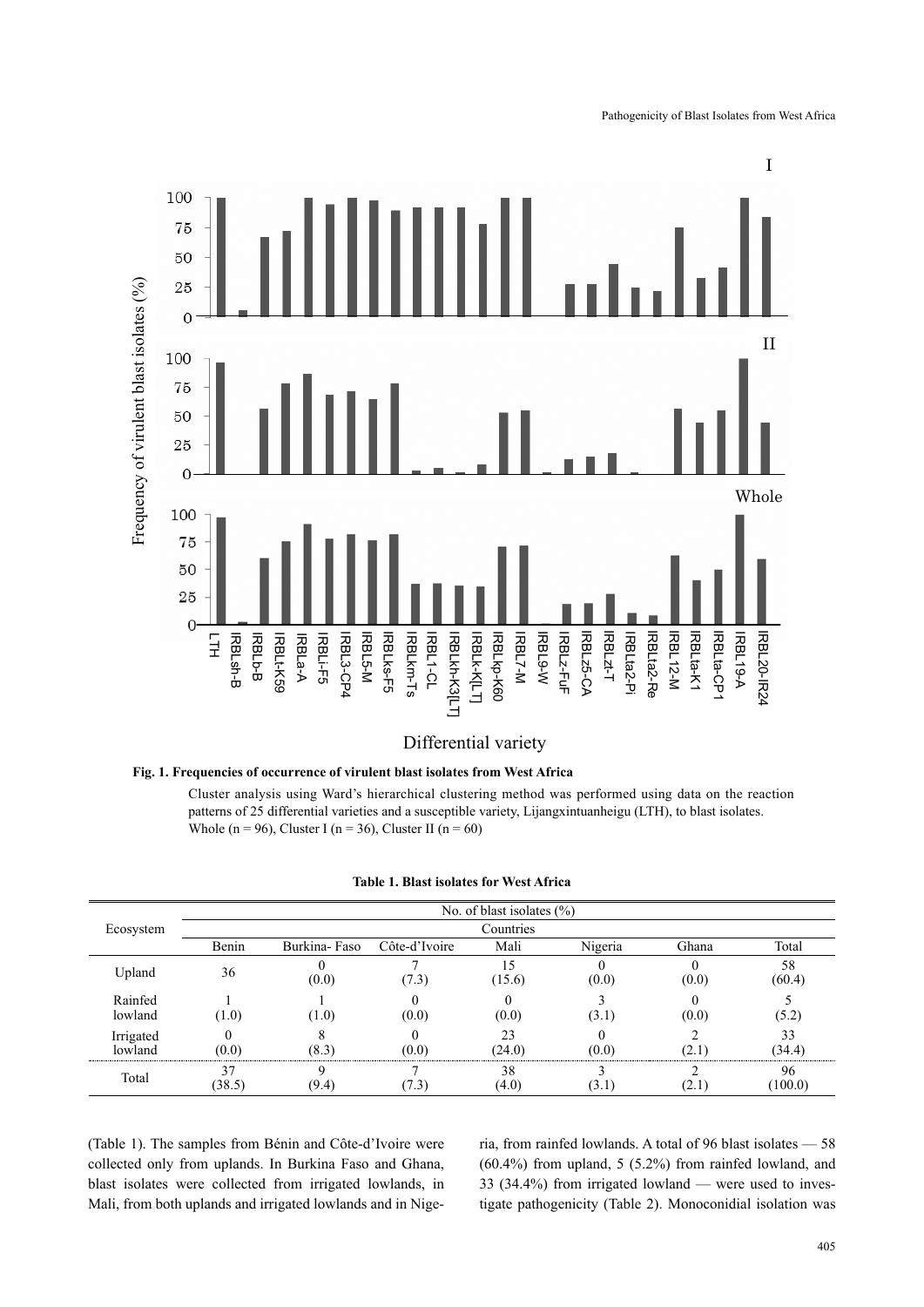Y. Fukuta et al.

|                            |              | No. of blast isolates $(\% )$ |              |
|----------------------------|--------------|-------------------------------|--------------|
| Rice cultivation ecosystem |              | Cluster                       |              |
|                            |              |                               | Total        |
| Upland                     | (32.3)       | (28.1)                        | 58<br>(60.4) |
| Rainfed lowland            | 3.1          | 2. I                          |              |
| Irrigated lowland          |              | (32.3)                        | 33<br>(34.4) |
| Total                      | 36<br>(37.5) | 60                            | 96<br>100.0  |

**Table 2. Relationships between rice cultivation ecosystems and clusters of blast isolates from West Africa**

**Table 3. Number of blast isolates in each reaction type categorized based on the reactions of differential varieties and LTH in group U**

|                                   |     |       |       |          |                 |          |              |       | No. of virulent isolates $(\%)$ |          |                 |          |        |               |         |        |
|-----------------------------------|-----|-------|-------|----------|-----------------|----------|--------------|-------|---------------------------------|----------|-----------------|----------|--------|---------------|---------|--------|
| Resistance gene<br>harbored by DV |     |       |       |          |                 |          |              |       | Reaction types                  |          |                 |          |        |               |         |        |
|                                   |     |       | U00   | U01      | U <sub>03</sub> | U21      | U23          | U33   | U40                             | U41      | U <sub>43</sub> | U61      | U63    | U73           |         | ersity |
| LTH<br>Pish<br>≂                  |     |       |       | - +      |                 |          | $+ +$        |       |                                 |          |                 |          |        | Total         |         |        |
| eaction                           | Pib | Pia   | - -   |          |                 |          |              | $+ +$ |                                 |          |                 |          | $+ +$  |               |         | index  |
|                                   | Pit |       |       |          |                 |          |              |       |                                 |          |                 |          |        |               |         |        |
|                                   |     |       |       | $\Omega$ |                 | $\theta$ |              |       | $\Omega$                        | $\theta$ |                 | $\Omega$ | 18     |               | 36      | 0.68   |
|                                   |     |       | (0.0) | (0.0)    | (5.2)           | (0.0)    | (4.2)        | (1.0) | (0.0)                           | (0.0)    | 7.3             | (0.0)    | (18.8) | (1.0)         | (37.5)  |        |
|                                   |     | П     |       | ∍        |                 |          | <sub>6</sub> |       |                                 |          | 18              |          | 25     | $\mathcal{C}$ | 60      | 0.72   |
| Cluster                           |     |       | (1.0) | (2.1)    | (3.1)           | (1.0)    | (6.3)        | (0.0) | (1.0)                           | (1.0)    | (18.8)          | (2.1)    | (26.0) | (0.0)         | (62.5)  |        |
|                                   |     | Total |       | h        | 8               |          | 10           |       |                                 |          | 25              | ◠        | 43     |               | 96      | 0.71   |
|                                   |     |       | (1.0) |          | (8.3)           | (1.0)    | (10.4)       | (1.0) | (1.0)                           | (1.0)    | (26.0)          | (2.1)    | (44.8) | (1.0)         | (100.0) |        |

A total of four DVs — IRBLsh-B for *Pish*, IRBLb-B for *Pib*, IRBLt-K59 for *Pit* and IRBLa-A for *Pia* — and a susceptible control, LTH, were included in group U by Hayashi and Fukuta (2009).

Reaction types were classified according to the susceptibility reactions of these DVs and LTH.

+: pp. susceptible; -: pp. resistant.

Diversity index was calculated by the method of Simpson (1949).

performed in accordance with the method of Hayashi et al (2009).

#### **Inoculation and disease assessmen**t

Three seeds of LTH and each of the DVs were sown in a plastic tray with garden soil. Two-three seeding plants of each were prepared for pathogenicity testing and average scoring codes (see below) of two duplications were used to indicate the degrees of infection.

Blast isolates were inoculated using the method of Hayashi et al. (2009). The spore concentration was standardized to  $1 \times 10^5$  conidia per milliliter. DVs were inoculated approximately 19 days after seed sowing (at the 4- to 5-leaf stage) by spraying 20 ml of spore suspension on each tray with a fine atomizer. Inoculated plants were incubated for 1 day at 25 ºC and 100% relative humidity and then transferred to a greenhouse for 7 days. The degree of disease of each seedling was evaluated 7 days after inoculation. The reactions of DVs or rice varieties in the genetic evaluation for resistance were categorized into eight scoring codes and summarized into 0-2, resistant (R) and 3-5, susceptible (S). However, IRBLta2-Pi for *Pita-2* was evaluated as 0-3

resistant (R) and 4-5 susceptible (S), whereas IRBL5-M for *Pi5*(t) was evaluated as 0-1 resistant (R) and 2-5 susceptible (S), according to the evaluation method of Hayashi at al. (2009).

#### **Characterization of blast isolates and race designation**

Virulent blast isolates were designated using the method of Hayashi and Fukuta (2009) as an international differential system using LTH, the monogenic lines, or LTH NILs. The blast isolates were designated by the reaction patterns of 25 monogenic lines targeting the 23 resistance genes and LTH. The lines were categorized into five groups: pp. group U, with five lines, LTH, IRBLa-A, IRBLsh-B, IRBLb-B and IRBLt-K59 (Table 3); group i, with three lines with the *Pii* locus on chromosome 9 (Table 4); group k, with seven lines with the *Pik* region on chromosome 11 (Table 5); group z, with four lines with the *Piz* region on chromosome 6 (Table 6); and group ta, with seven lines with the *Pita* region on chromosome 12 (Table 7). We replaced two monogenic lines, IRBLkh-K3 and IRBLk-K, of Hayashi and Fukuta (2009) with two LTH NILs, IRBLkh-K3[LT] and IRBLk-K[LT], respectively. Each group comprised some varietal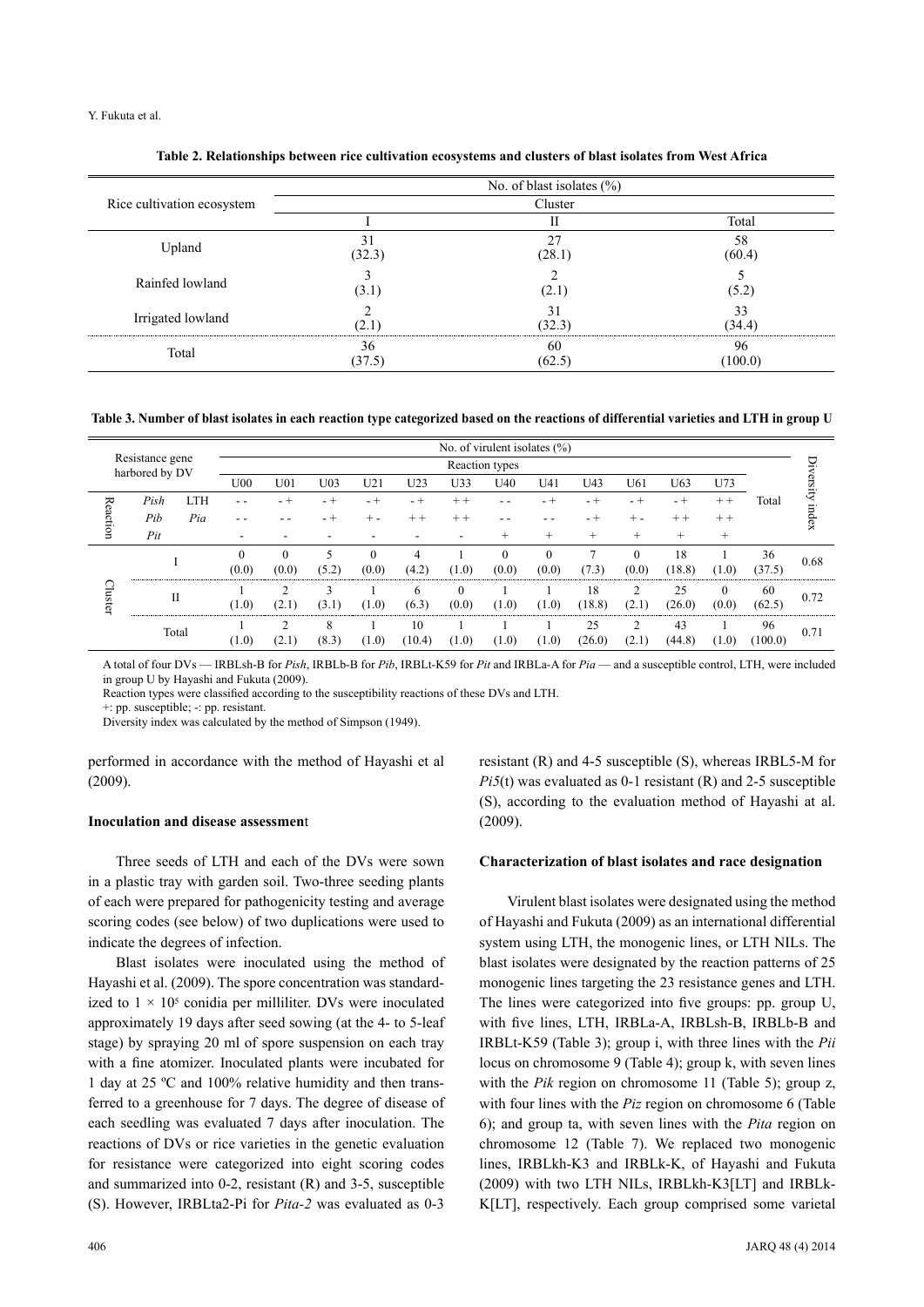|                                   |        |                |                |              | No. of virulent isolates $(\% )$ |       |                          |        |         |               |  |
|-----------------------------------|--------|----------------|----------------|--------------|----------------------------------|-------|--------------------------|--------|---------|---------------|--|
| Resistance gene<br>harbored by DV |        |                | Reaction types |              |                                  |       |                          |        |         |               |  |
|                                   |        | i <sub>0</sub> | $\mathbf{1}$   | $\mathbf{i}$ |                                  | i5    | 16                       |        |         | Diversity     |  |
|                                   | Pii    |                |                |              |                                  |       |                          |        | Total   | index         |  |
| Reaction                          | Pi3    |                |                |              |                                  |       |                          |        |         |               |  |
|                                   | Pi5(t) |                |                |              |                                  |       |                          |        |         |               |  |
|                                   |        |                |                |              |                                  |       |                          |        | 36      | 0.16          |  |
|                                   |        | (0.0)          | (0.0)          | (0.0)        | $\Omega$                         | (0.0) | $\overline{\phantom{a}}$ | (34.4) | (37.5)  |               |  |
| Cluster                           | Н      |                |                |              |                                  |       |                          |        | 60      |               |  |
|                                   |        | 14.6)          | (1.0)          |              |                                  |       |                          | (36.5) | (62.5   |               |  |
|                                   | Total  |                |                |              |                                  |       |                          | 68     | 96      |               |  |
|                                   |        | 14.6           | $1.0^{\circ}$  |              |                                  |       | '4.2                     | 70.8)  | (100.0) | $0.4^{\circ}$ |  |

**Table 4. Number of blast isolates in each reaction type categorized based on the reactions of differential varieties in group i**

A total of three DVs — IRBLi-F5 for *Pii*, IRBL3-CP4 for *Pi3* and IRBL5-M for *Pi5*(t) — were included in group i by Hayashi and Fukuta (2009). Reaction types were classified according to the susceptibility reactions of these DVs.

+: pp. susceptible; -: pp. resistant.

Diversity index was calculated by the method of Simpson (1949).

#### **Table 5. Number of blast isolates in each reaction type, categorized based on the reactions of differential varieties in group k**

|                                   |       |         |        |          |                |       |          |        |          | No. of virulent isolates $(\% )$ |       |          |       |       |       |        |        |        |
|-----------------------------------|-------|---------|--------|----------|----------------|-------|----------|--------|----------|----------------------------------|-------|----------|-------|-------|-------|--------|--------|--------|
| Resistance gene<br>harbored by DV |       |         |        |          | Reaction types |       |          |        |          |                                  |       |          |       |       |       |        |        |        |
|                                   |       |         |        | k000     | k006           | k076  | k077     | k100   | k104     | k106                             | k107  | k116     | k126  | k157  | k176  | k177   |        | ersity |
| ≂                                 | Pik-s | $Pik-m$ | Pik    |          |                |       |          |        |          |                                  |       |          |       |       |       |        | Total  |        |
| Ő5.<br>⋍                          |       | Pil     | Pik-p  |          |                |       |          |        |          |                                  |       |          |       |       |       |        |        | index  |
| ⋍                                 |       | Pik-h   | Pi7(t) |          |                |       |          |        |          |                                  |       |          |       |       |       |        |        |        |
|                                   |       |         |        | $\Omega$ |                |       | 3        | 0      | $\theta$ | 3                                |       |          |       |       |       | 25     | 36     | 0.49   |
|                                   |       |         |        | (0.0)    | 70 O)          | 7 O   | (3.      | (0.0)  | (0.0)    | (3.1)                            | (0.0) | (0.0)    | (0.0) | (0.0) | (4.2) | (26.0) | (37.5) |        |
|                                   |       | П       |        | 8        |                |       | $\theta$ | 19     |          | 18                               | 4     |          |       |       |       |        | 60     | 0.78   |
| in.<br>ᠬ<br>⊶                     |       |         |        | 8        |                | (0.0) | (0.0)    | (19.8) | (1.0)    | (18.8)                           | (4.2  | $\Omega$ | 3.    | (1.0) | (0.0) | (0.0)  | (62.5) |        |
|                                   |       | Total   |        | 8        |                |       |          | 19     |          | 21                               |       |          |       |       |       | 25     | 96     | 0.83   |
|                                   |       |         |        | (8.3)    |                |       | 3.       | (19.8) | (1.0)    | (21<br>-91                       | (4.2) | (1.0)    | 13.   | (1.0) | (4.2  | (26.0) | (100)  |        |

A total of seven DVs — IRBLks-F5 for *Pik-s*, IRBLkm-Ts for *Pik-m*, IRBL1-CL for *Pi1*, IRBLkh-K3[LT] for *Pik-h*, IRBLk-K[LT] for *Pik*, IRBLkp-K60 for *Pik-p* and IRBL7-M for *Pi7*(t) — were included in group k categorized by Hayashi and Fukuta (2009).

Reaction types were classified according to the susceptibility reactions of these DVs. +: pp. susceptible; -: pp. resistant.

Diversity index was calculated by the method of Simpson (1949).

**Table 6. Number of blast isolates in each reaction type, categorized based on the reactions of differential varieties in group z**

|                                   |     |         |                 |                 |       |                 | No. of virulent isolates $(\% )$ |               |          |       |               |           |  |
|-----------------------------------|-----|---------|-----------------|-----------------|-------|-----------------|----------------------------------|---------------|----------|-------|---------------|-----------|--|
| Resistance gene<br>harbored by DV |     |         |                 | Reaction types  |       |                 |                                  |               |          |       |               |           |  |
|                                   |     |         | z <sub>00</sub> | z <sub>01</sub> | z02   | z <sub>03</sub> | z <sub>04</sub>                  | z05           | z07      | z10   |               | Diversity |  |
|                                   | Pi9 | Piz     |                 |                 |       |                 |                                  |               |          |       | Total         | index     |  |
| Reaction                          |     | $Piz-5$ |                 |                 |       |                 |                                  |               |          |       |               |           |  |
|                                   |     | $Piz-t$ |                 |                 |       |                 |                                  |               |          |       |               |           |  |
|                                   |     |         |                 | (0.0)           | (1.0) | (8.3)           | 14<br>14.6)                      | (1.0)         | $\Omega$ | (0.0) | 36<br>(37.5)  | 0.70      |  |
| Cluster                           |     | П       | 38<br>39.61     | $1.0^{\circ}$   |       | $\rightarrow$   | $\leq$                           | 00)           | 00       |       | 60<br>(62.5)  | 0.55      |  |
|                                   |     | Total   | 49<br>51.0      | [1.0]           |       | 15<br>15.6)     | 25<br>26.0)                      | $1.0^{\circ}$ | .0)      | (1.0) | 96<br>(100.0) | 0.65      |  |

A total of four DVs — IRBL9-W for *Pi9*, IRBLz-Fu for *Piz*, IRBLz5-CA for *Piz-5* and IRBLzt-T for *Piz-t* — were included in group z categorized by Hayashi and Fukuta (2009).

Reaction types were classified according to the susceptibility reactions of these DVs.

+: pp. susceptible; -: pp. resistant.

Diversity index was calculated by the method of Simpson (1949).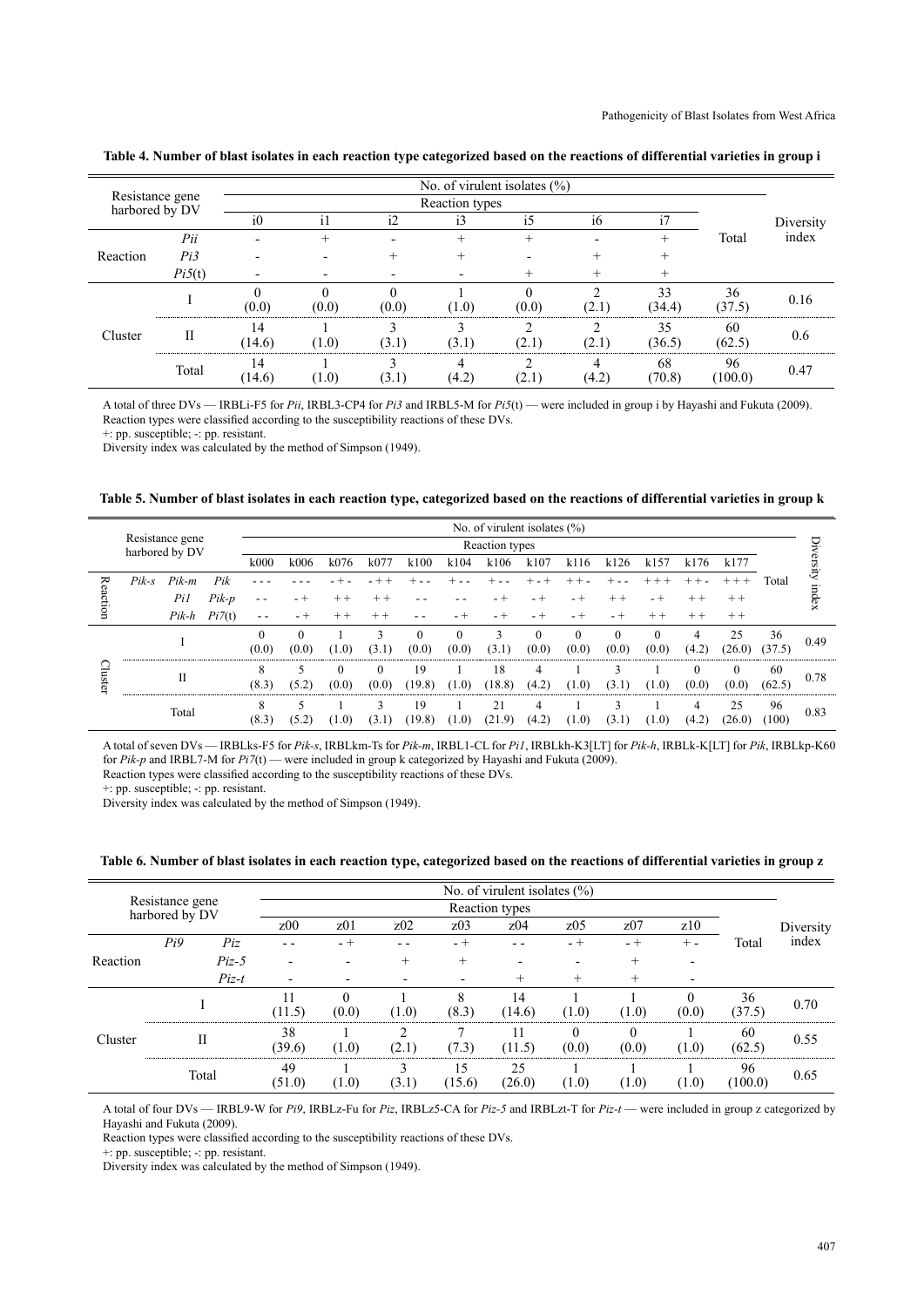Y. Fukuta et al.

|          |                                   |         |         |                |          |                 | No. of virulent isolates $(\% )$ |         |                          |          |       |        |  |  |  |  |
|----------|-----------------------------------|---------|---------|----------------|----------|-----------------|----------------------------------|---------|--------------------------|----------|-------|--------|--|--|--|--|
|          | Resistance gene<br>harbored by DV |         |         | Reaction types |          |                 |                                  |         |                          |          |       |        |  |  |  |  |
|          |                                   |         | ta001   | ta003          | ta021    | ta023           | ta031                            | ta033   | ta233                    | ta333    | ta401 | ta403  |  |  |  |  |
| $Pita-2$ | Pita                              | Pi19(t) | $- - +$ |                |          | - - +           | $-++$                            | $- + +$ | $- + +$                  | $+ + +$  |       |        |  |  |  |  |
| $Pita-2$ | Pita                              | Pi20(t) |         |                |          |                 | - + -                            | $- + +$ | $+ + +$                  | $++$     |       |        |  |  |  |  |
| Pi12(t)  |                                   |         |         |                |          |                 |                                  |         | $\overline{\phantom{0}}$ |          |       |        |  |  |  |  |
|          |                                   |         |         |                | $\Omega$ |                 |                                  |         |                          |          |       | 13     |  |  |  |  |
|          |                                   |         | (1.0)   | (4.2)          | (0.0)    | (1.0)           | (1.0)                            | 1.0)    | $\Omega$                 | (1.0)    | (3.1  | (13.5) |  |  |  |  |
| Cluster  |                                   | П       |         |                |          |                 | 3                                |         |                          | $\theta$ |       | 15     |  |  |  |  |
|          |                                   |         | 3.1     | (8.3)          | (1.0)    | ( U . U         | $13.5^{\circ}$                   | (0.0)   | (0.0)                    | (0.0)    | (0.0) | 15.6)  |  |  |  |  |
|          |                                   |         | 4       | 12             |          | ◠               | $\overline{4}$                   |         |                          |          |       | 28     |  |  |  |  |
|          | Total                             |         | (4.2)   | 12.51          | (1.0)    | $^{\prime}$ 2.1 | [14.6]                           | 1.0)    | (1.0)                    | (1.0)    | (3.1) | (29.2) |  |  |  |  |

**Table 7. Number of blast isolates in each reaction type, categorized based on the reactions of differential varieties (DVs) in group ta**

#### **(Table 7 continued)**

|                                   |      |         |                       |       |        | No. of virulent isolates $(\% )$ |         |           |           |        |           |
|-----------------------------------|------|---------|-----------------------|-------|--------|----------------------------------|---------|-----------|-----------|--------|-----------|
| Resistance gene<br>harbored by DV |      |         | <b>Reaction Types</b> |       |        |                                  |         |           |           |        |           |
|                                   |      |         | ta413                 | ta421 | ta423  | ta431                            | ta433   | ta523     | ta733     | Total  | Diversity |
| Pita-2                            | Pita | PiI9(t) | $- + +$               |       |        | $- + +$                          | $- + +$ | $+$ - $+$ | $++ +$    |        | index     |
| $Pita-2$                          | Pita | Pi20(t) |                       |       |        |                                  | $- + +$ | $+ +$     | $+ + +$   |        |           |
| Pi12(t)                           |      |         | $^+$                  | $^+$  | $^{+}$ | $^{+}$                           | $^{+}$  | $^{+}$    | $^+$      |        |           |
|                                   |      |         |                       |       |        |                                  |         |           |           | 36     | 0.81      |
|                                   |      |         | (0.0)                 | (1.0) | (1.0)  | (0.0)                            | (1.0)   | (0.0)     | (.3)      | (37.5) |           |
| Cluster                           |      | Н       |                       |       |        | 13                               |         |           |           | 60     | 0.82      |
|                                   |      |         | 1.0)                  | 3 I   | (1.0)  | (13.5)                           | (0,0)   | 0.1       | (0.0)     | (62.5) |           |
|                                   |      | Total   |                       |       | ◠      | 13                               |         |           |           | 96     | 0.85      |
|                                   |      |         | 1.01                  | 4.2   | ∼      | (13.5)                           | .0)     | $\cdot$ 0 | $\cdot$ 5 | 100.0  |           |

A total of seven DVs — IRBLta2-Re and IRBLta2-Pi for *Pita-2*(2), IRBL12-M for *Pi12*(t), IRBLta-K1 and IRBLta-CP1 for *Pita*(2), IRBL19-A for *Pi19*(t) and IRBL20-IR24 for *Pi20*(t) — were included in group ta categorized by Hayashi and Fukuta (2009).

Reaction types were classified according to the susceptibility reactions of these DVs.

+: pp. susceptible; -: pp. resistant. Diversity index was calculated by the method of Simpson (1949).

units, each of which had one to three DVs or LTH allocated (i.e. one to three genes). We applied codes 1, 2, and 4 to the susceptibility reactions of the respective differential varieties to the blast isolates. Blast races were designated by the combined sum of the codes representing the reactions of the differential varieties in each unit, using Gilmor's method (Gilmor 1973). Isolates classified this way were designated as "reaction types" within each differential variety unit and as "races" using the set of all five reaction types.

#### **Classification of blast isolates**

The reaction patterns to the blast isolates by LTH and the 25 DVs harboring the 23 resistance genes were used for the cluster analyses. The analysis was performed using Ward's hierarchical clustering method (Ward 1963) and the computer program PROC CLUSTER of Statistical Analysis System software (SAS vs. 9.1).

The diversity of blast isolates in each cluster group was calculated using Simpson's index method  $(\lambda)$ : pp.

 $P_i = \frac{V_i}{\sum_{i=1}^{n} V_i}$  (proportion of blast isolates belonging to reaction type i),

*xi* : Number of blast isolates per reaction type,

*s*: pp. Number of reaction types (in the cluster group),

Diversity =  $1-\lambda$  (the likelihood of two randomly chosen individuals being different species (Simpson 1949).

#### **Results**

Out of the 116 blast isolates collected in West Africa, 96 (upland: pp. 58; rainfed lowland: pp. 5; and irrigated lowland: pp. 33) could be used and their pathogenicity determined using LTH and the DVs in accordance with the method of Hayashi et al. (2009) (Table 2).

The percentage occurrences of virulent blast isolates varied from 0 to 100% among DVs and LTH. Virulent isolates were found at high frequencies on LTH and on DVs carrying *Pia*, *Pik-s*, *Pi19*(t), *Pi12*(t), *Pit*, *Pii*, *Pi3*, and *Pi5*(t). Conversely, they were found at low frequencies on DVs bearing *Pish*, *Pi9*(t), *Piz*, *Piz-5*, *Piz-t* and *Pita-2*(2 lines) and at intermediate frequencies on DVs carrying *Pib*, *Pik-m*, *Pi1*, *Pi-k-h*, *Pik*, *Pik-p*, *Pita* (2 lines) and *Pi20*(t) (Fig. 1).

The cluster analysis revealed that the 96 blast isolates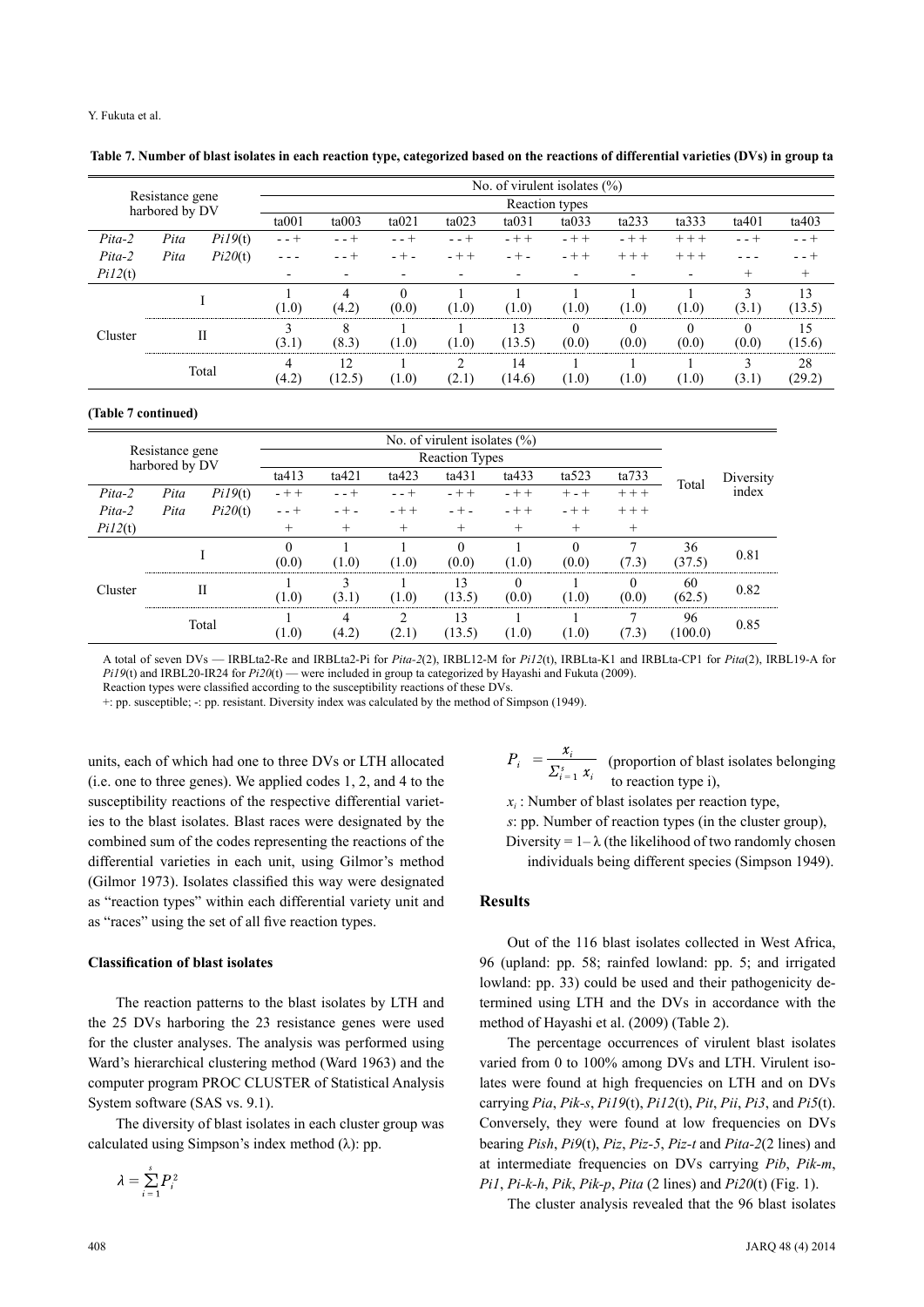

**Fig. 2. Classification of blast isolates from the West Africa based on the reaction patterns to monogenic lines as the differential varieties**

A total of 96 blast isolates were classified into two cluster groups I and II. Cluster analysis was carried out using a Statistical Analysis System (SAS vs. 9.1) program

could be classified into two major clusters, I and II, based on the reaction patterns of the 25 DVs and LTH (Fig. 2). The frequencies of virulent blast isolates against DVs were higher in cluster I than II (Fig. 1). Substantial differences in frequencies emerged between clusters I and II in the reactions of DVs carrying *Pii* groups genes; *Pii*, *Pi3*, and *Pi5*(t), *Pik* allele genes; *Pik-m*, *Pi1*, *Pik-h*, *Pik*, *Pik-p* and *Pi7*(t), *Piz* allele genes; *Pi9*(t), *Piz*, *Piz-5*, and *Piz-t*, and *Pita* allele genes; *Pita-2* and *Pi20*(t).

The total numbers of blast isolates in clusters I and II were  $36$   $(37.5\%)$  and  $60$   $(62.5\%)$ , respectively. In the uplands, the numbers of blast isolates in clusters I and II were 31 (32.3%) and 27 (28.1%), respectively. Conversely, two (2.1%) and 31 (32.3%) blast isolates from irrigated lowlands were classified into clusters I and II, respectively. These frequencies between upland and lowland ecosystems differed significantly. From the rainfed lowland, three blast isolates  $(3.1\%)$  emerged in cluster I and two  $(2.1\%)$  in cluster II (Table 2). These results indicated that both isolates in clusters I and II were distributed in upland ecosystem, but those of cluster II were mainly found in irrigated lowland ecosystems.

#### **Reaction types of blast isolates**

Several major reaction types emerged in each group of DVs, as proposed by the method of Hayashi and Fukuta (2009).

Based on the reactions of LTH and the DVs for *Pish*, *Pib*, *Pit*, and *Pia*, 96 blast isolates were classified into 12 reaction types, U00, U01, U03, U21, U23, U33, U40, U41 U43, U61, U63 and U73 (Table 3). Among these, four reaction types, U03, U23, U43 and U63, emerged in both clusters I and II. Notably, U43 and U63 had 25 (26.0%) and 43 blast isolates (44.8%), respectively, and were the dominant reaction types in group U, while the other 10 reaction types had fewer than 11 blast isolates. There were no significant differences between clusters I and II in terms of the numbers of blast isolates in each reaction type, which means that blast isolates with genes virulent to DVs for *Pia*, and one or both of *Pib* and *Pit*, were distributed commonly in the countries of West Africa. Cluster I had six reaction types and cluster II had 10. The overall diversity index value was 0.71, and those for clusters I and II were 0.68 and 0.72, respectively, differing only slightly.

A total of seven reaction types against DV group "i", namely i0, i1, i2, i3, i5, i6 and i7, were found. One reaction type, i7, was found in both cluster I (33 isolates, 34.4%) and cluster II (35 isolates, 36.5%), and dominated (Table 4). The second most abundant was reaction type i0, categorized by 14 blast isolates (14.6%) and found only in cluster II. The other five reaction types had fewer than five blast isolates. The high number of isolates in i0 was one of the characteristics of cluster II, which means that virulent blast isolates to three genes; *Pii*, *Pi3* and *Pi5*(t) were distributed widely and avilurent ones to them were also differentiated in West Africa. The total number of reaction types in both clusters and the numbers in clusters I and II were seven, three, and seven, respectively. The overall diversity index was 0.47, and those of clusters I and II were 0.16 and 0.60, respectively. The diversity of cluster I was lower than that of cluster II.

A total of 13 reaction types, k000, k006, k076, k077, k100, k104, k106, k107, k116, k126, k157, k176 and k177, emerged against DVs; *Pik-s*, *Pik-m*, *Pi1*, *Pik-h*, *Pik*, *Pik-p* and *Pi7*(t), in group k (Table 5). Reaction type k106 (virulent to *Pik-s*, *Pik-p* and *Pi7*(t)) included 21 blast isolates (21.9%). Only three blast isolates were classified into cluster I; the other 18 isolates were categorized into cluster II. The reaction types k100 (virulent to *Pik-s*), and k000 (avirulent to all DVs in group k) included 19 (19.8%) and eight (8.3%) blast isolates, respectively, and were categorized only into cluster II. Conversely, the 25 blast isolates (26.0%) categorized in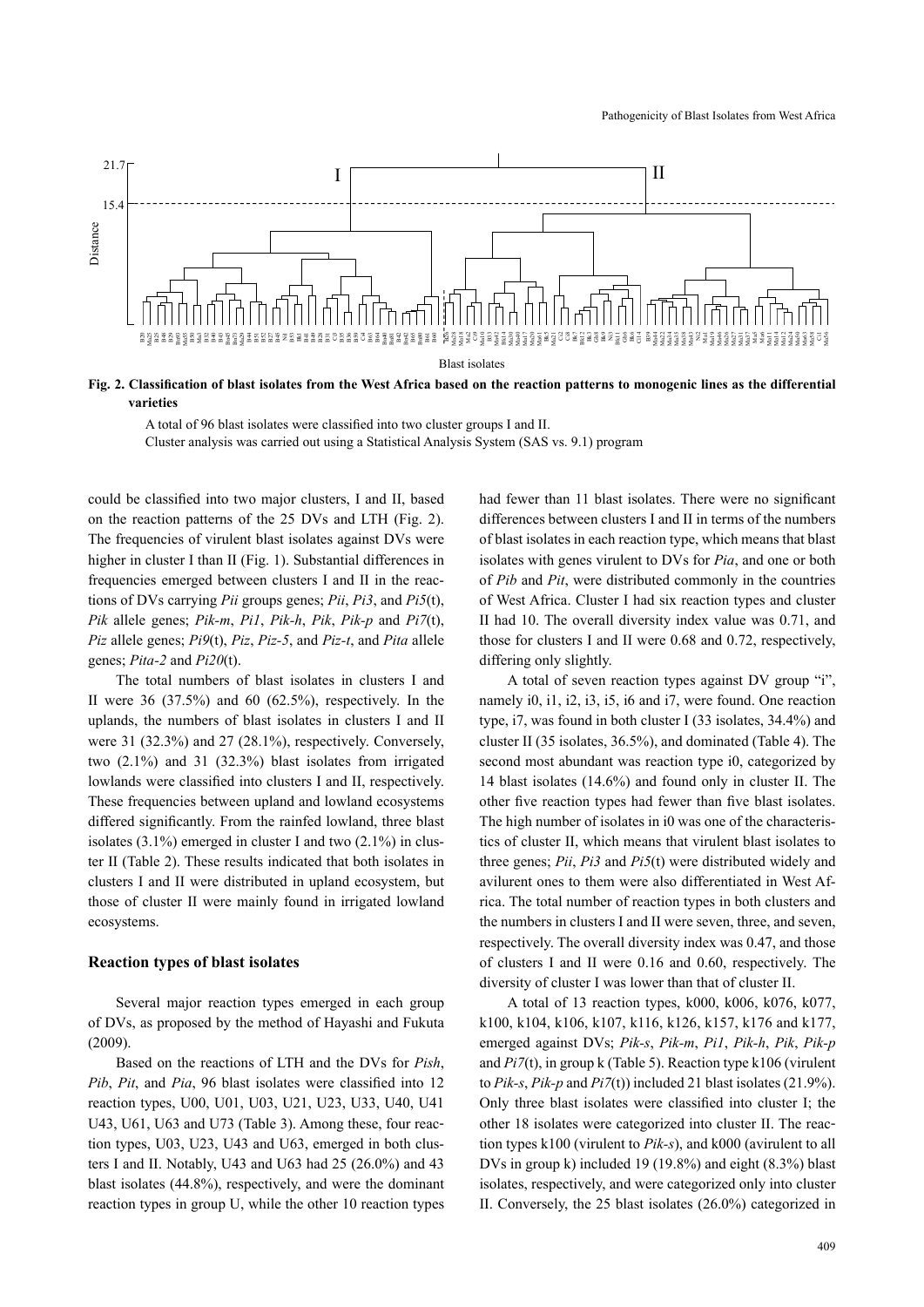k177 (virulent to all DVs in group k) emerged in cluster I. The other nine reaction types had fewer than six isolates each. These results indicated that the virulence genes in four reaction types differed between clusters I and II. In other words, the reactions of the DVs for *Pik-m*, *Pi1*, *Pik-h* and *Pik* differentiated the two clusters. The number of reaction types and diversity index values in the whole DV group and in clusters I and II were 13 and 0.83, five and 0.49, and nine and 0.78, respectively. The diversity in cluster I was lower than that in cluster II.

A total of eight reaction types, z00, z01, z02, z03, z04, z05, z07 and z10, emerged against DVs for *Pi9*(t), *Piz*, *Piz-5* and *Piz-t* in group z (Table 6). A total of 49 blast isolates (51.0%) were categorized into z00 (avirulent to all DVs); in cluster I there were 11 isolates (11.5%) and in cluster II there were 38 (39.6%), and this reaction type dominated in this DV group. The two reaction types; z03 and z04, included 15 and 25 blast isolates, respectively, and emerged in both clusters. The other five reaction types had four blast isolates each. The numbers of reaction types in the whole group and in clusters I and II were eight, six, and six, respectively, and the respective diversity index values were 0.65, 0.70, and 0.55, respectively. The diversities in clusters I and II did not differ substantially.

#### *Seven DVs, in group ta*

A total of 17 reaction types, ta001, ta003, ta021, ta023, ta031, ta033, ta233, ta333, ta401, ta403, ta413, ta421, ta423, ta431, ta433, ta523 and ta733, emerged against DVs for *Pita-2* (2 lines), *Pi12*(t), *Pita* (2 lines), *Pi19*(t) and *Pi20*(t), in group ta (Table 6). A dominant reaction type, ta403 (virulent to DVs for *Pi12*(t), *Pi19*(t) and *Pi20*(t), 28 isolates, 29.2%) was found. Thirteen (13.5%) and 15 isolates (15.6%) were included in clusters I and II, respectively. Twelve blast isolates (12.5%) were categorized into ta003 (virulent to DVs for *Pi19*(t) and *Pi20*(t)), which was also found in both clusters I and II. A total of 14 blast isolates (14.6%) were categorized into ta031 (virulent DVs for *Pita* and *Pi19*(t)), and almost all (13 isolates) emerged in cluster II. Reaction type ta431 (virulent to *Pi12*(t), *Pita* and *Pi19*(t)), 13 blast isolates, 13.5%) was found only in cluster II. Conversely, reaction type ta733 (virulent all DVs in group ta, 7 blast isolates, 7.3%) was found only in cluster I. These results indicated that the virulence genes in three reaction types, ta031, ta431 and ta733, differed between the two clusters. In other words, the reactions of DVs containing *Pita-2* and *Pi12*(t) differed between the clusters. The other 12 reaction types had fewer than five blast isolates each. The numbers of reaction types in the whole DV group and in clusters I and II were 17, 13 and 11, respectively, and the respective diversity index values were 0.85, 0.81 and 0.82, respectively, which showed similar diversities in the two clusters. Based on pathotyping in five DV groups using the method proposed by Hayashi and Fukuta (2009), we characterized 96 blast isolates and

found 12, 7, 13, 8 and 17 reaction types in the DV groups U, i, k, z, and ta, respectively. Among these, 13, namely U43, U63, i0, i7, k100, k106, k177, z00, z03, z04, ta003, ta031, ta403 and ta431, showed high frequencies of blast isolates and were the dominant reaction types, while eight of these reaction types, namely U43, U63, i7, z00, z03, z04, ta003 and ta403, were common to both clusters. Thus blast isolates with virulence genes against DVs for *Pib*, *Pit*, *Pia*, *Pii*, *Pi3*, *Pi5*(t), *Pik-s*, *Pik-p*, *Pi7*(t), *Piz*, *Piz-5*, *Piz-t*, *Pi19*(t), *Pi20*(t) or *Pi12*(t) were widely distributed in West Africa. Reaction type k177 was found only in cluster I, whereas reaction types i0, k100, k106, ta031 and ta431 emerged mainly in cluster II. Thus these reactions of avirulence to *Pii*, *Pi3* and *Pi5*(t), or virulence to *Pik-m*, *Pi1*, *Pik-h*, *Pik*, *Pita* and *Pi19*(t) differentiated between clusters I and II.

Finally, the 96 blast isolates were classified into 79 races (Table 7); of these, nine races, U63-i7-k177-z04 ta733, U43-i7-k106-z00-ta031, U63-i0-k100-z00-ta403, U63-i7-k106-z00-ta431, U03-i7-k000-z03-ta003, U63-i7 k177-z04-ta403, U63-i7-k106-z04-ta431, U63-i7-k177-z03 ta403 and U43-i7-k100-z03-ta403, had some blast isolates. These races comprised the major reaction types in each DV group. The other 70 races had only one isolate each. Cluster II always had greater numbers of reaction types and higher diversity index values than cluster I, with the exception of DV group z.

#### **Discussion**

A wide variation in virulence frequencies of blast isolates was observed in our pathogenicity analysis performed using monogenic lines and LTH NILs as DVs, and LTH (Fig. 1). The 96 isolates were characterized into 79 blast races (Table 8). These results indicated a high diversity of blast fungal pathogen populations in West Africa. To our knowledge, this is the first information to become available on blast isolates from West Africa and reveals the blast pathogen distribution.

Nineteen reaction types, U03, U23, U43, U63, i3, i6, i7, k106, z00, z02, z03, z04, ta001, ta003, ta023, ta031, ta403, ta421 and ta423, emerged in both clusters I and II. Notably, U43, U63, i7, z00, z04 and ta403 included many blast isolates. Thus blast isolates virulent to DVs with the resistance gene *Pib*, *Pit*, *Pia*, *Pii*, *Pi3*, *Pi5*(t), *Pik-s*, *Pik-p*, *Pi7*(t), *Pi12*(t), *Pi19*(t) or *Pi20*(t), and isolates avirulent to all allele genes of group z, or virulent to *Piz-t*, were distributed widely with high frequencies together in West Africa. Conversely, six reaction types, i0, k100, k106, k177, ta031 and ta431, differed in frequency between clusters I and II, while the frequency of k177 in cluster I exceeded that in cluster II. The other reaction types were lower in frequency in cluster I than II and thus differentiated these clusters. In other words, blast isolates virulent to DVs with the resistance gene *Pik-m*,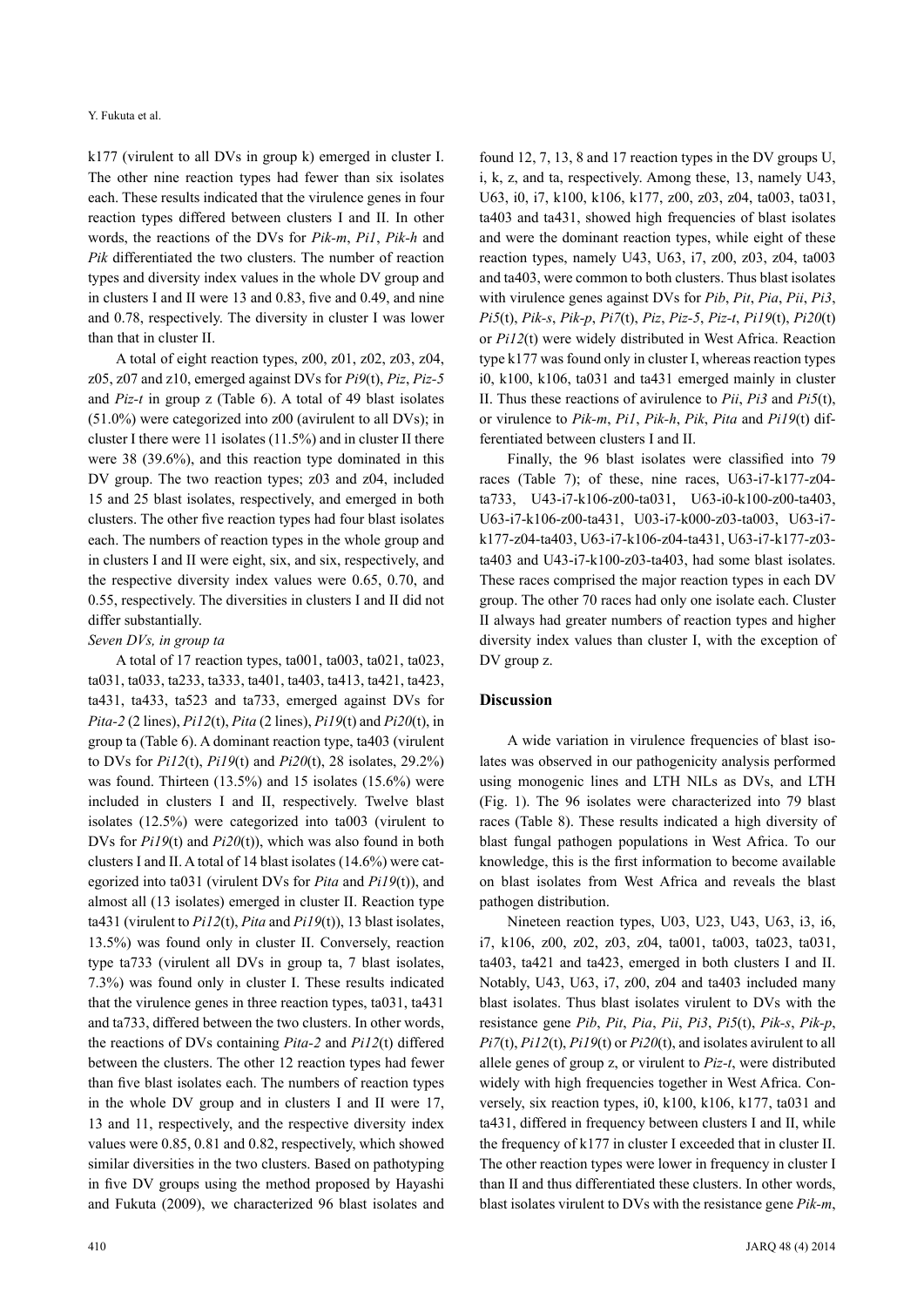|                    | Designation        |                    | Total no. of blast isolates | Cluster         |
|--------------------|--------------------|--------------------|-----------------------------|-----------------|
|                    |                    |                    | (No. of races,%)            |                 |
| U63i7k177z04ta733  |                    |                    | $5(1, 1.3\%)$               | $\overline{I}$  |
| U43i7k106z00ta031  | U63i0k100z00ta403  |                    | $8(2, 2.5\%)$               | $\mathbf I$     |
| U63i7k106z00ta431  |                    |                    | $3(1, 1.3\%)$               |                 |
| U03i7k000z03ta003, | U63i7k177z04ta403, | U43i7k100z03ta403  | 10                          | $\frac{\Pi}{I}$ |
| U63i7k106z04ta431, | U63i7k177z03ta403  |                    | $(5, 6.3\%)$                |                 |
| U03i7k177z00ta003, | U63i7k177z03ta003  | U43i1k126z00ta003, | 70                          | I               |
| U43i7k177z00ta403, | U63i7k176z02ta003  | U23i7k006z04ta031, | $(70, 88.6\%)$              | $\mathbf{I}$    |
| U63i6k177z04ta403, | U43i7k176z03ta003  | U41i5k100z00ta031, |                             |                 |
| U03i7k177z00ta401, | U63i7k076z04ta433  | U61i2k100z00ta003, |                             |                 |
| U03i7k177z00ta031, | U63i7k177z00ta403  | U43i7k107z03ta031, |                             |                 |
| U23i7k177z00ta401, | U43i7k177z03ta033  | U43i7k106z00ta431, |                             |                 |
| U03i7k176z00ta001, | U23i7k077z04ta403  | U21i0k006z04ta031, |                             |                 |
| U63i7k177z03ta401, | U63i7k176z00ta233  | U23i7k106z04ta421. |                             |                 |
| U03i7k177z03ta421, | U23i3k077z04ta403  | U63i0k106z00ta431, |                             |                 |
| U43i7k177z00ta423, | U33i7k177z04ta403  | U63i7k107z00ta431, |                             |                 |
| U23i6k077z04ta403, | U73i7k106z04ta403  | U43i7k107z01ta031, |                             |                 |
| U43i7k177z07ta023, | U23i7k006z04ta021  | U63i2k006z00ta403  |                             |                 |
| U43i7k177z03ta403. | U63i5k106z00ta431  | U63i2k100z00ta403  |                             |                 |
| U43i7k106z00ta333, | U43i7k100z00ta003  | U63i0k100z00ta523  |                             |                 |
| U63i7k177z05ta733. | U63i7k126z00ta431  | U63i0k000z00ta403  |                             |                 |
| U63i7k106z00ta733, | U43i7k106z03ta031  | U63i0k100z02ta403  |                             |                 |
| U00i0k000z00ta001, | U23i7k106z04ta431  | U63i0k100z10ta403  |                             |                 |
| U03i7k000z00ta006. | U63i7k100z00ta431  | U23i7k006z04ta421, |                             |                 |
| U43i7k106z02ta403, | U63i3k000z00ta421  | U63i7k100z04ta423, |                             |                 |
| U40i7k157z00ta001, | U23i7k100z00ta001  | U01i6k000z03ta003, |                             |                 |
| U63i7k107z04ta403, | U63i3k000z00ta403  | U43i7k104z00ta031, |                             |                 |
| U61i6k126z00ta003, | U43i0k100z00ta031  | U63i7k106z04ta413. |                             |                 |
| U43i7k116z00ta403. | U43i0k100z00ta431  | U01i0k100z00ta031  |                             |                 |
| U43i3k106z00ta023, |                    |                    |                             |                 |
|                    | Total: 96(79)      |                    |                             |                 |

#### **Table 8. Blast races in West Africa**

*Pi1*, *Pik-h*, or *Pik* were abundant in cluster I, while those virulent to DVs with *Pita*, *Pi12*(t) or *Pi19*(t), and avirulent to DVs with *Pii*, *Pi3* or *Pi5*(t), were abundant in cluster II.

Cluster II always had more reaction types and higher diversity index values than cluster I, except in DV group z. The blast isolates in cluster II were characterized by genes for avirulence to DVs for *Pii*, *Pi3*, *Pi5*(t), *Pik-m*, *Pi1*, *Pik-h*, *Pik*, *Piz-5*, *Piz-t* or *Pita-2* and genes for virulence to DVs for *Pik-s*, *Pik-p*, *Pi7*(t), *Pi12*(t), *Pita* or *Pi19*(t). They maintained high diversity and were distributed with similar frequencies in both upland and irrigated lowland. The distribution of cluster I blast isolates, for which the reactions to DVs carrying *Pii*, *Pi3*, *Pi5*(t), *Pik-m*, *Pi1*, *Pik-h*, *Pik*, *Pita*, *Pi12*(t) or *Pi19*(t) differed from those of cluster II, was limited to the irrigated lowland. These results suggest that blast isolates of cluster II are distributed widely as a mother population in West Africa, whereas those of cluster I have become differentiated in the uplands in accordance with the adaptation of rice cultivars to these different ecosystems. The different distributions of clusters I and II between the ecosystems may

correspond to the different distributions of the genotypes of resistance genes in rice cultivars, as indicated by the genefor-gene theory (Flor 1971, Silué 1992). It will be necessary to confirm the relationships between the diversity and differentiation of blast races and the genetic variation in rice cultivars in each ecosystem.

#### **Acknowledgments**

We thank JIRCAS Project Leader Dr. Naoya Fujimoto for his cooperation, and Dr. Drissa Silue of the Africa Rice Center and Prof. Y. Mawuéna D. Gumedzoé of the University of Lomé, Togo, for their scientific suggestions. This research was performed under the JIRCAS research projects "Development of rice production technology in Africa" and "Rice innovation for environmentally sustainable production systems" and as a collaboration between JIRCAS and AfricaRice Science 2008.